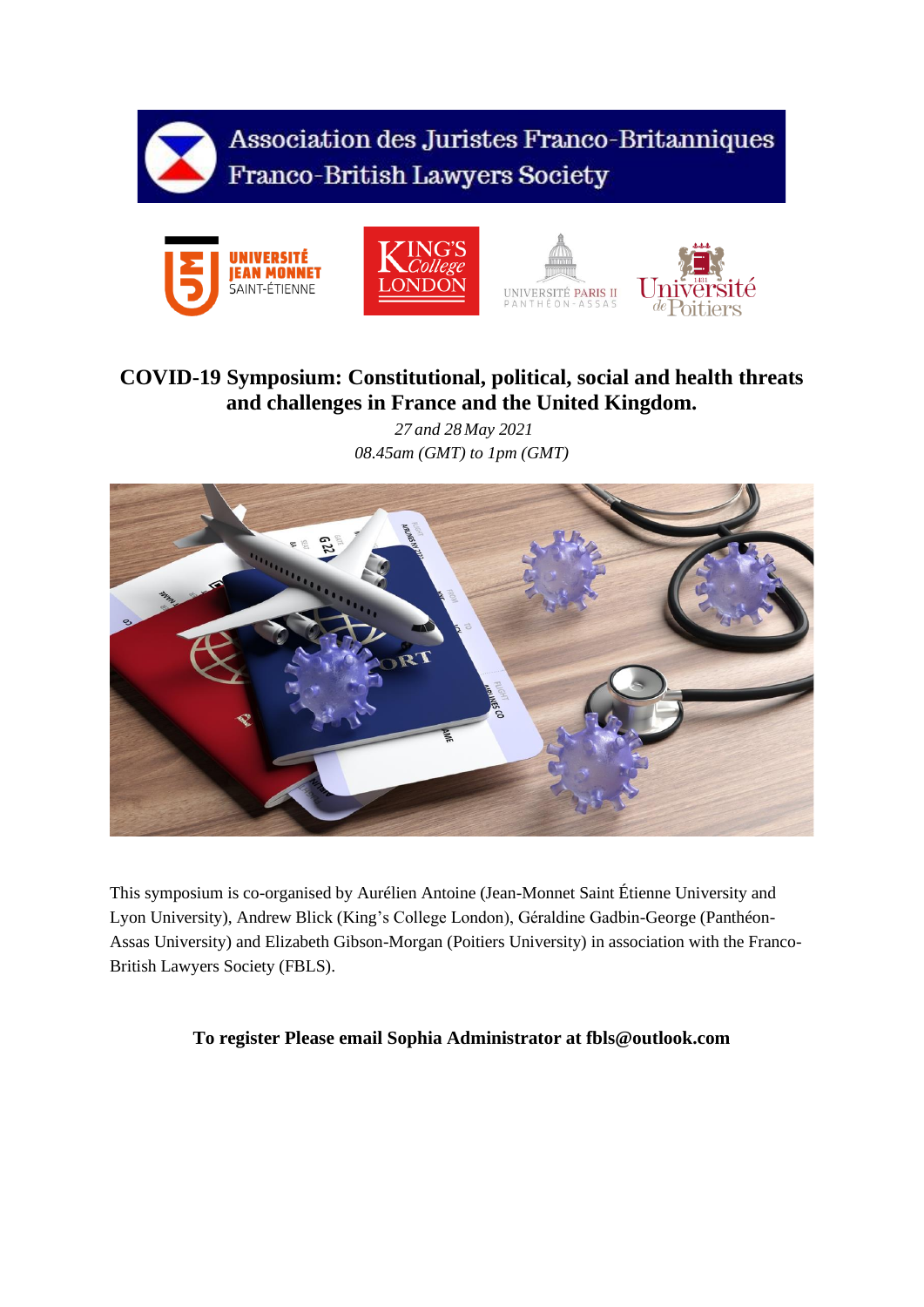## *27 May 2021:*

08:45 am: Plenary session hosted by Ian Forrester and moderated by Leonardo Carpentieri, Chair of the Franco-British Lawyers Society's English Committee.



**Ian Forrester QC LLD**, President of the FBLS and formerly Judge of the General Court of the European Union.



**Leonardo Carpentieri**. Chair of the Committee of the Franco-British Lawyers Society for England and Wales.

09:00 am – 11:00 am, Roundtable 1 – "*How we handled the pandemic: Public Policies and Constitutional Perspectives*"



**Paul Evans**, former Clerk of the House of Commons. Expertise: "Covid and the British Parliament"



**Elina Lemaire**, Professor-Elect in Public Law at the University of Bourgogne-Franche-Comté. Expertise: "Etat d'urgence sanitaire et contrôle parlementaire du gouvernement en France"



**Pippa Catterall**, Professor of History and Policy at the University of Westminster Expertise: "The embodied Constitution: Citizens, Bodies and Covid"



**Sébastien Brameret**, Senior Lecturer in Public Law, at the University of Grenoble. Expertise: "Nationalisation en temps de pandémie: une opportunité manquée?"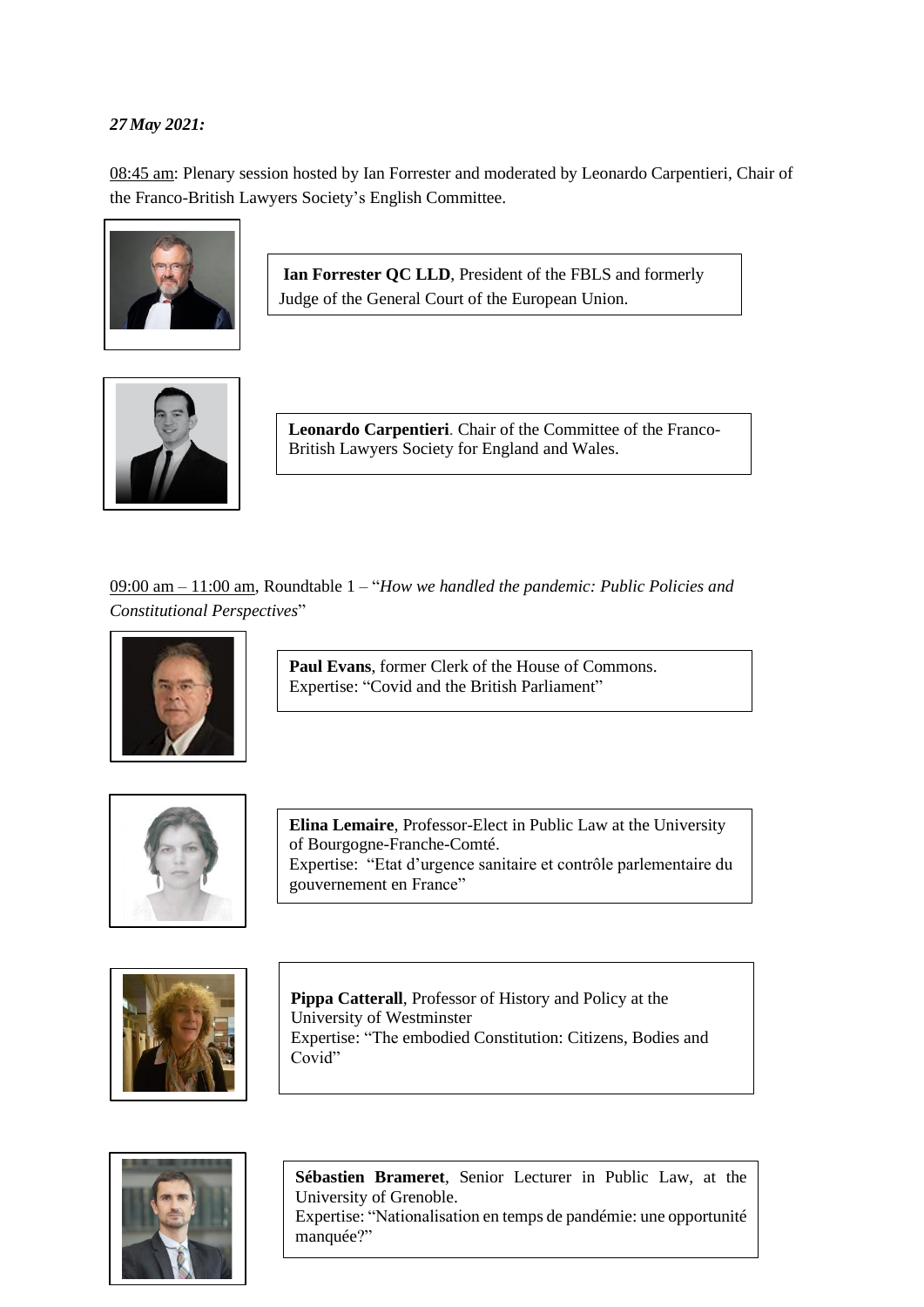

**Emma Guernaoui**, PhD student in Public Law, at the University of Montpellier / Panthéon-Assas . Expertise: "La régulation économique des autorités administratives et publiques indépendantes en temps de crise sanitaire"



**Alexander McKenna**, PhD student, King's College London. Expertise: "Covid 19 and government communications in the UK"

11:00 am – 12:45 pm, Round Table 2 – "*Pandemic and freedoms: a difficult conciliation*"



**Rebecca Moosavian**, Associate Professor in Law at the University of Leeds. Expertise: "Covid-19 legislation and human rights in the UK & France"



**Anne Cousson**, Senior Lecturer in British Studies, at the University of Poitiers. Expertise: "Defining human rights in the time of Covid (focusing mainly on France)"



**Charlotte Denizeau**, Senior Lecturer in Public Law, at the University of Panthéon-Assas. Expertise: "Eurostar and the Covid crisis"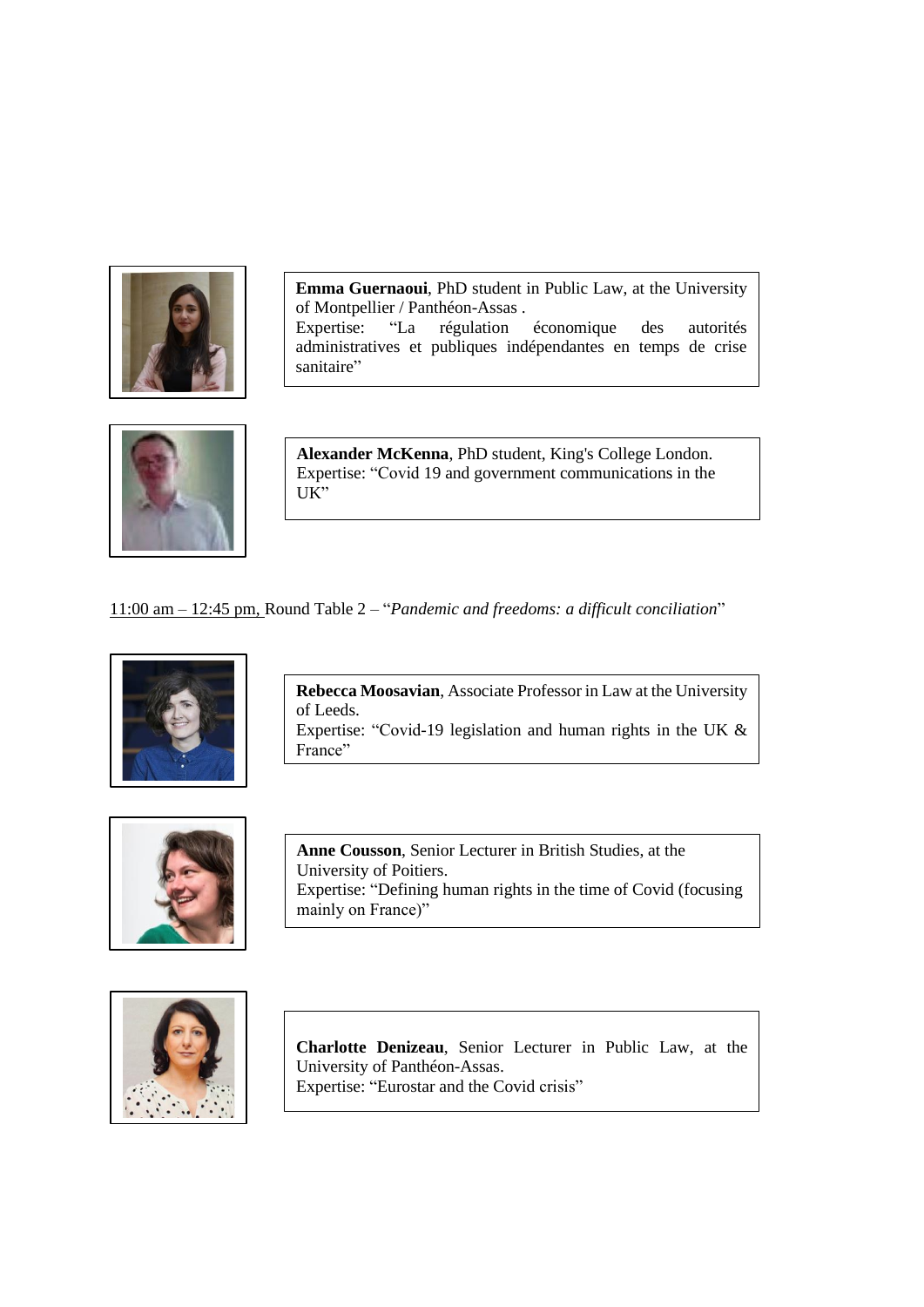

12:45 pm –1 pm: Questions & Answers and concluding remarks.

## *28 May 2021*:

08:45 am: Plenary session during which Lord Morgan will elaborate on the History of pandemics from the plague to Covid-19 via the Spanish Flu. This session will be moderated by Anne Cousson, Senior Lecturer in British Studies, at the University of Poitiers.



**Lord Morgan** is a Labour Peer and former member of the House of Lords Constitutional Committee.



**Anne Cousson**, Senior Lecturer in British Studies, at the University of Poitiers.

09:00 am –11:00 am, Round Table 3 – " *Health sector (national and global) issues"*



**Professor Cazenave-Roblot**, Head of Department of Infectious Diseases at the University Hospital Centre, CHU Poitiers. Expertise: "Dealing with Covid in a French Hospital: Threats and Challenges"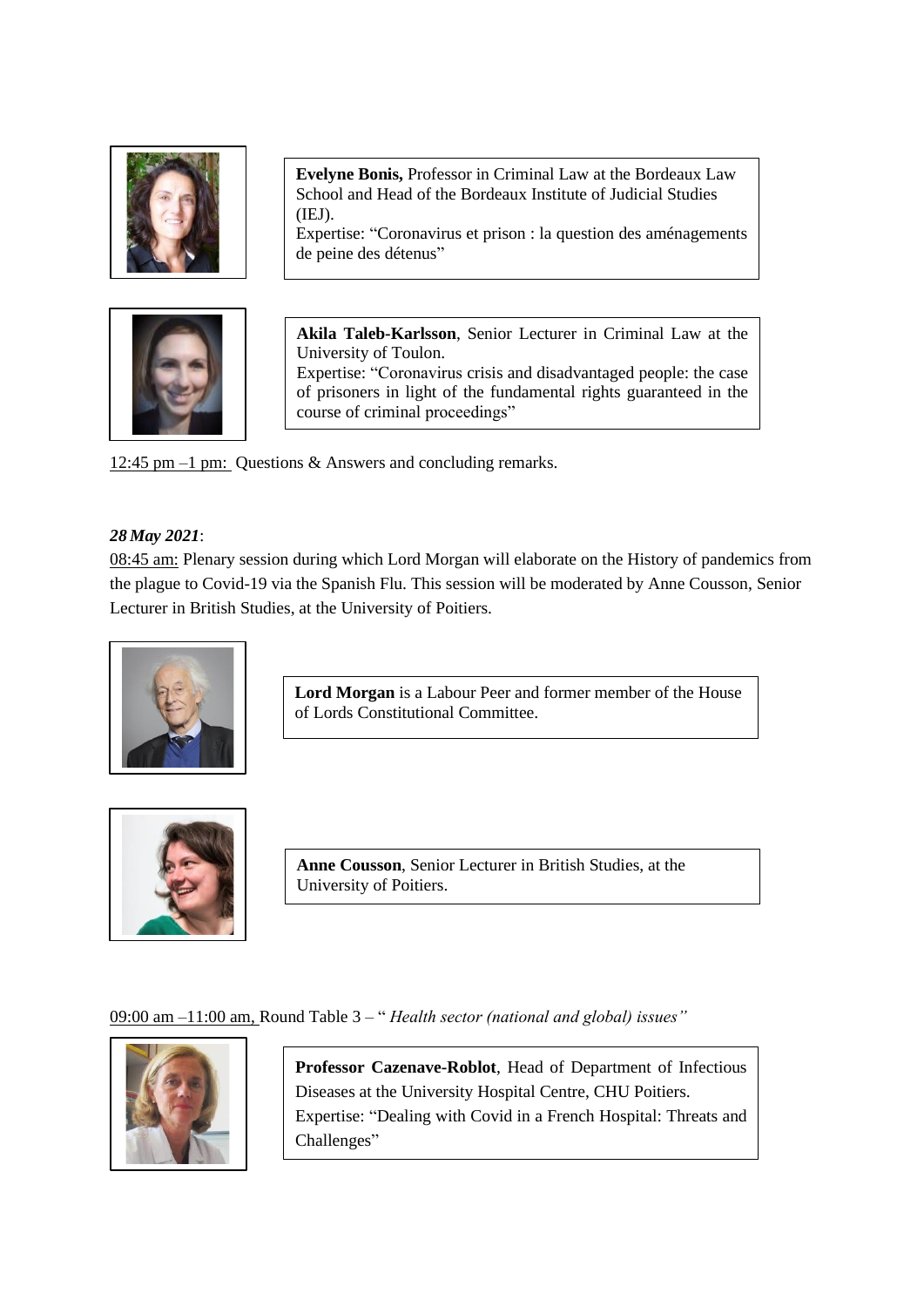

**Doctor Anne-Emmanuelle Gibson**, coordinating doctor. Expertise : " Un an de Covid en maison de retraite entre accompagnement bienveillant des personnes âgées et contrôle sanitaire"



Expertise: "Covid caregiver reinforcement /volunteering at the **Charles Couédic de Kérérant**, Secretary of the FBLS and Lecturer in Private Law at the University Paris Dauphine. French Pitié Salpêtrière Hospital"



**Yseult Marique**, Lecturer in Law at the Essex Law School. Expertise: "Sciences and politics in times of Covid-19: Comparison between the UK and France"



**Pascal Cudicio**, Lecturer in British Studies at the University of Pantheon-Assas. Expertise: "Covid and global health diplomacy. The case study of Britain and France"

11:00 am –12:45 pm, Round Table **4** – "*What has changed and changes across different sectors and international perspective."*





**Marta Wojciechowska**, Postdoctoral Research Associate at King's College, London. Expertise : "Democratic innovations and the post-pandemic recovery"

**Professor Daniel Susskind**, Fellow in Economics at Oxford University and Visiting Professor at King's College, London. Expertise: "Covid and work policies"